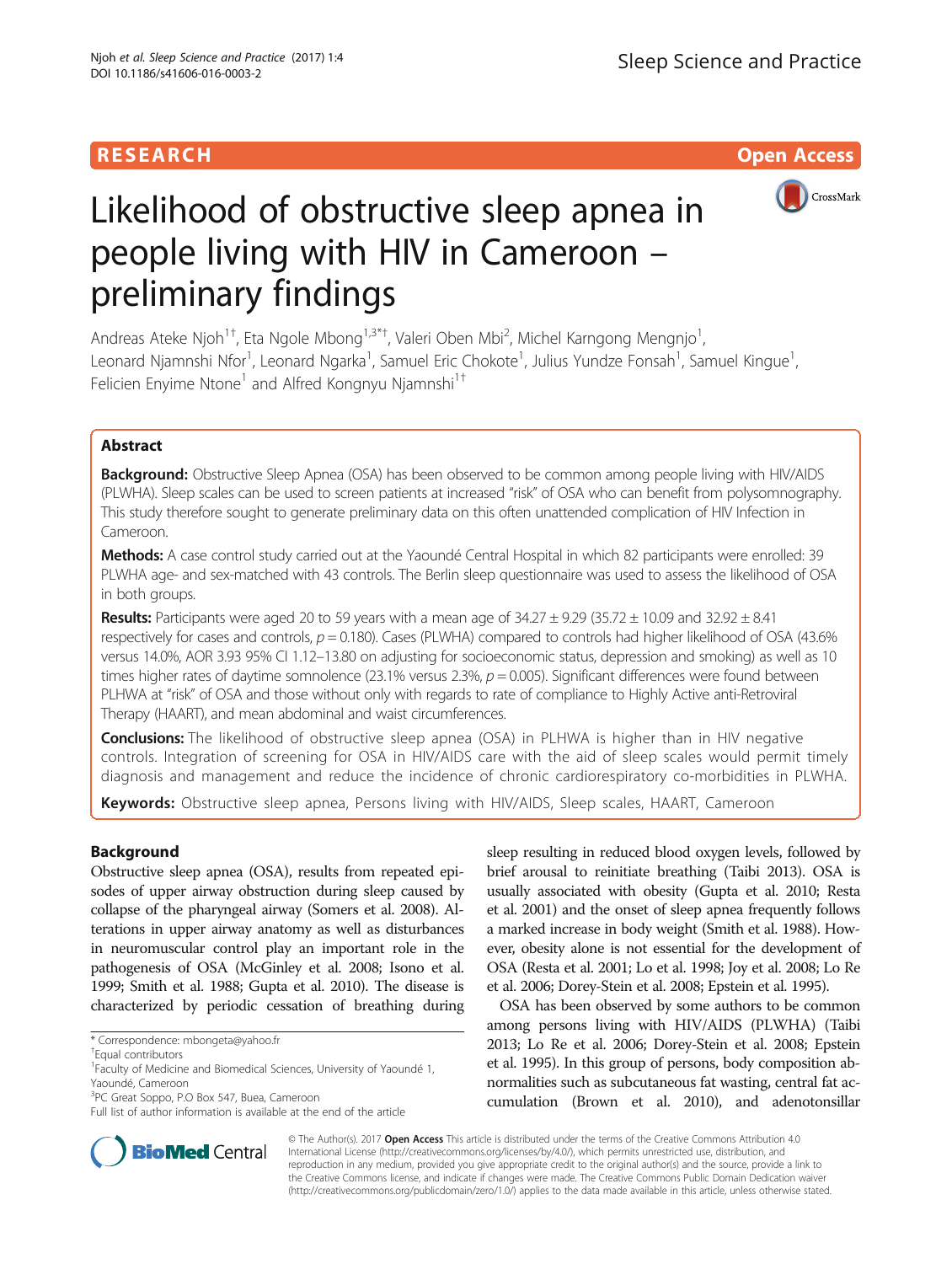hypertrophy (Epstein et al. [1995](#page-8-0)) are common; partly due to the viral infection and Highly Active Anti-Retroviral Therapy (HAART) (Lo et al. [1998](#page-8-0)). Among non-obese PLWHA visceral fat has been found to be increased compared to HIV negative controls (Joy et al. [2008](#page-8-0)); fat accumulations are common along the cervical and dorsal regions of the bodies of PLWHA (Lo et al. [1998](#page-8-0)). Sleep scales can be used in clinical settings to screen patients likely to suffer from OSA who can be sent early to sleep laboratory for confirmatory polysomnography.

The impact of OSA on health cannot be over emphasized given the increased morbidity (Gupta et al. [2010\)](#page-8-0) and mortality it is associated as a results of cardiovascular and metabolic complications in particular and impairment in quality of life in general (Somers et al. [2008;](#page-8-0) Brown et al. [2010;](#page-8-0) Kendzerska et al. [2014](#page-8-0); Budhiraja and Quan [2005\)](#page-8-0). Despite its known impact, data on this subtle but severe complication of HIV infection in Cameroon is inexistent.

It was therefore necessary to assess the "risk" of OSA among PLWHA in Cameroon in order to generate preliminary data from which initiatives to raise awareness and promote early diagnosis and management of OSA in this population can be started. This study sought therefore to study this often unattended-to complication of HIV Infection in Cameroon with the aid of the Berlin Questionnaire sleep scale, in a population of PLWHA compared with their HIV negative peers.

# Methods

#### Study design

The study was a hospital-based case–control study conducted over a period of 8 months in 39 consenting PLWHA age- and sex-matched with 43 controls.

# Study setting

The study was carried out in Yaoundé, the cosmopolitan capital city of Cameroon, specifically at the HIV/AIDS Treatment Centre and Neurology Service of the Yaoundé Central Hospital.

The Yaoundé Central Hospital is a government run tertiary health facility with a bustling HIV/AIDS outpatient department (the largest in the country), which serves PLWHA from Yaoundé and its environs. In addition, the Neurology Department of this hospital has a sleep laboratory that supports this kind of study.

Ethical approval was obtained from the review board of the Faculty of Medicine and Biomedical Sciences (FMBS) of the University of Yaoundé 1 and administrative clearance from the directorate of the Yaoundé Central Hospital. Information collected from study participants and patient files were coded and confidentially handled.

#### Study participants

Participants were adults aged 20 to 59 years (Khassawneh et al. [2009\)](#page-8-0) with a confirmed HIV-positive serology (for cases) attending the HIV/AIDS Treatment Centre of the study site and clinically stable enough to participate in the study. Were excluded all PLWHA known to be obese (BMI ≥30 kg/m<sup>2</sup>) prior to HIV diagnosis as well as pregnant women, demented patients, people with abnormal sleep-wake cycles due to night-shift work and all individuals who were on or had taken sleep inducing medications, or stimulants during the three months preceding the study.

Controls were selected from among other patients, care takers and others who visited the hospital and were confirmed HIV-negative at the time of the study.

Participants were contacted and recruited by the study investigators consecutively as they presented at the treatment center. The study objectives and procedures were explained to participants and informed consent obtained. A total of 82 participants were enrolled for the study.

#### Instruments

Socio-demographic and clinical data of study participants were collected through interviews with the aid of a pretested pre-structured questionnaire. Data collected included age (as at last birthday), sex, employment status, religion, monthly income bracket, highest level of formal education attained, cigarette smoking status, number of check-up and unwell visits to health care provider during the previous three months. PLWHA had their highly active antiretroviral treatment status, regimen and duration probed as well. All study participants benefitted from a complete physical examination with focus on neurological examination and anthropometric measurements.

The likelihood ("risk") of OSA was assessed with the aid of the Berlin Questionnaire and daytime sleepiness with the aid of the Epworth Sleepiness Scale (ESS). The Berlin questionnaire was designed to screen for sleep apnea in primary care population and stratifies patients into low or high "risk" (Netzer et al. [1999](#page-8-0)). It has high reliability (Cronbach α 0.86–0.92), and a high positive predictive value in identifying ambulatory OSA cases at high "risk" of sleep apnea (Netzer et al. [1999](#page-8-0)).

# Study variables

HIV case: Confirmed by ELISA and dichotomized as positive or negative.

HIV serotype: Confirmed by laboratory analysis of blood samples of HIV positive cases; nominally grouped into HIV1, HIV 2, and HIV 1&2.

HIV clinical staging: Grouped into 4 clinical stages with respect to the WHO 2006 clinical staging algorithm (based on clinical signs and symptoms) (World Health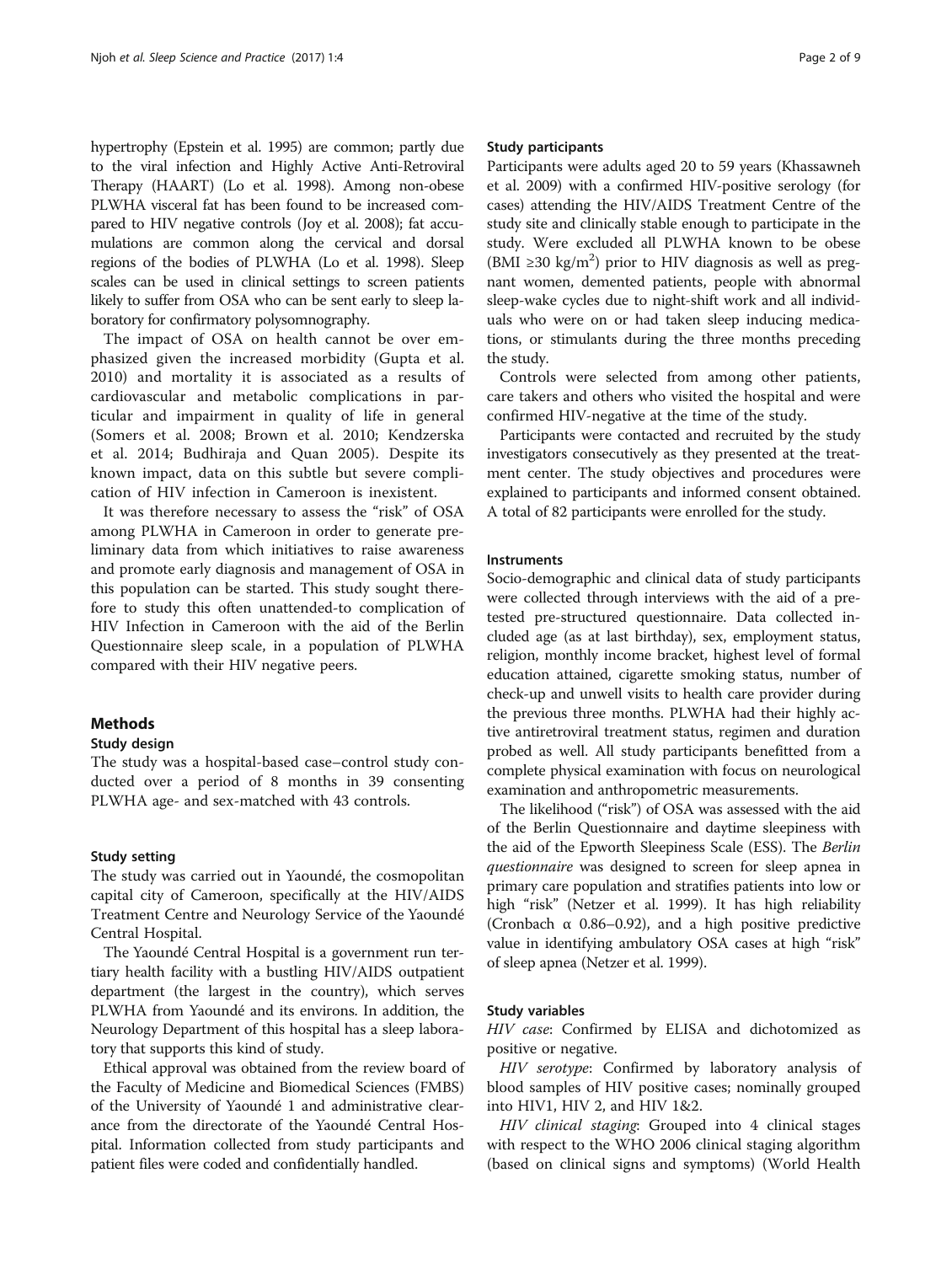<span id="page-2-0"></span>Organization [2007](#page-8-0)) and the CDC revised HIV classification algorithm (CDC [2014\)](#page-8-0).

HAART use and regimen: Use of HAART was dichotomized as a yes or no as reported by the patient and confirmed by clinical records. Regimen type was nominally categorized.

Age at HIV diagnosis and disease duration: Age in years at which patient reported (confirmed by diagnosis report) he or she was diagnosed HIV positive from which disease duration was deducted after comparing with study date. The latter were expressed in years and

months respectively then categorized ordinally as shown on Table [2](#page-3-0).

Number of routine visits to physician and number of unwell visits to physician during previous three months: As reported by study participants and confirmed by patient records. Assessed as continuous data and then ordinally categorized as shown on Table [2](#page-3-0).

Compliance to HAART treatment during the previous month was assessed dichotomously as yes or no. Cases were considered compliant to HAART if they reported

# Table 1 Socio-demographic characteristics of participants

|                            | HIV status          |         | 2 sided<br>sig. of<br>difference | Entire study sample |       |                  |         |
|----------------------------|---------------------|---------|----------------------------------|---------------------|-------|------------------|---------|
|                            | Negative (Controls) |         |                                  |                     |       | Positive (Cases) |         |
|                            | $\bar{\rm N}$       | $\%$    | n                                | $\%$                |       | $\mathsf{N}$     | $\%$    |
| $\mathbb{N}$               | 43                  | 52.4    | 39                               | 47.6                |       | 82               | 100.0   |
| Sex                        |                     |         |                                  |                     |       |                  |         |
| Male                       | 19                  | 44.2    | 13                               | 33.3                | 0.314 | 32               | 39.0    |
| Female                     | 24                  | 55.8    | 26                               | 66.7                |       | 50               | 61.0    |
| Age (years)                |                     |         |                                  |                     |       |                  |         |
| $Mean \pm SD$              | $32.92 \pm 8.41$    |         | $35.72 \pm 10.09$                |                     | 0.180 | $34.27 \pm 9.29$ |         |
| $20 - 29$                  | 16                  | 37.2    | 14                               | 35.9                | 0.541 | 30               | 36.6    |
| $30 - 39$                  | 16                  | 37.2    | 11                               | 28.2                |       | 27               | 32.9    |
| $\geq 40$                  | 11                  | 25.6    | 14                               | 35.9                |       | 25               | 30.5    |
| Employment status          |                     |         |                                  |                     |       |                  |         |
| Unemployed                 | 12                  | 27.9    | 11                               | 28.1                | 0.003 | 23               | 28.0    |
| Employed                   | 31                  | 72.1    | 28                               | 71.8                |       | 59               | 72.0    |
| Level of education         |                     |         |                                  |                     |       |                  |         |
| Primary                    | 9                   | 20.9    | $\overline{7}$                   | 17.9                | 0.005 | 16               | 19.5    |
| Secondary                  | 19                  | 44.2    | 29                               | 74.4                |       | 48               | 58.5    |
| Tertiary                   | 15                  | 34.9    | 3                                | 7.7                 |       | 18               | 22.0    |
| Marital status             |                     | $0.0\,$ |                                  | 0.0                 |       | $\mathbf 0$      | $0.0\,$ |
| Single                     | 28                  | 65.1    | 24                               | 61.5                | 0.244 | 52               | 63.4    |
| Married                    | 15                  | 34.9    | 12                               | 30.8                |       | 27               | 32.9    |
| Widow(er)                  | $\mathbf 0$         | 0.0     | 3                                | 7.7                 |       | $\overline{3}$   | 3.7     |
| Socioeconomic status (SES) |                     |         |                                  |                     |       |                  |         |
| Low SES                    | 23                  | 53.5    | 19                               | 48.7                | 0.911 | 42               | 51.2    |
| Middle SES                 | 19                  | 44.2    | 19                               | 48.7                |       | 38               | 46.3    |
| High SES                   | $\mathbf{1}$        | 2.3     | $\mathbf{1}$                     | 2.6                 |       | $\sqrt{2}$       | 2.4     |
| Smokes                     |                     |         |                                  |                     |       |                  |         |
| Yes                        | $\overline{2}$      | 4.7     | $\mathbf{1}$                     | $2.6\,$             | 1.00  | $\mathsf 3$      | 3.7     |
| No                         | 41                  | 95.3    | 38                               | 97.4                |       | 79               | 96.3    |
| Alcohol consumption        |                     |         |                                  |                     |       |                  |         |
| Yes                        | 19                  | 44.2    | 22                               | 56.4                | 0.269 | 41               | 50.0    |
| $\mathsf{No}$              | 24                  | 55.8    | 17                               | 43.6                |       | 41               | 50.0    |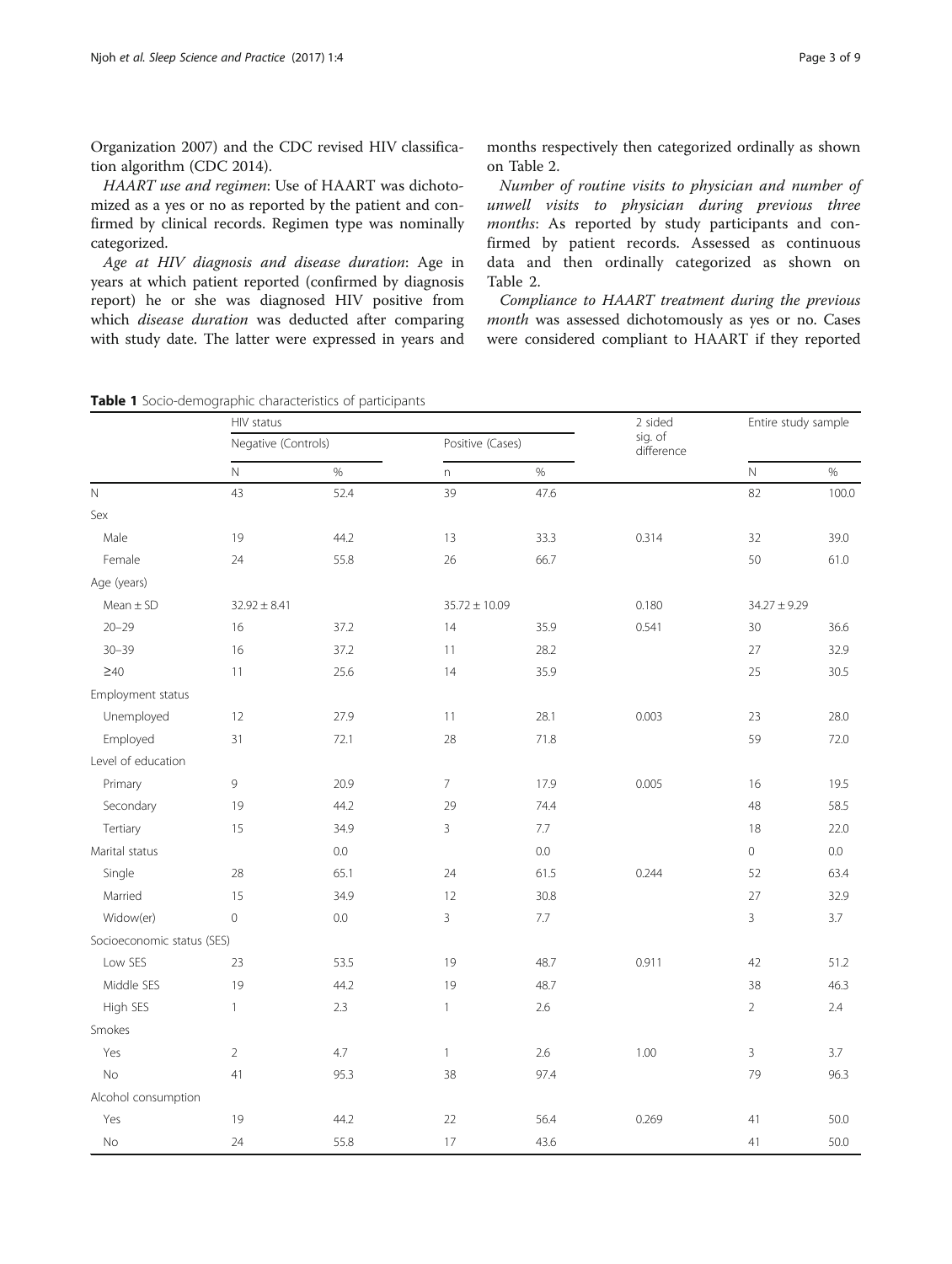<span id="page-3-0"></span>not having missed taking prescribed HAART not more than 7 times in a month.

Risk of OSA: Dichotomized as "risk" or "no risk" of OSA based on responses to items on the Berlin questionnaire.

Daytime sleepiness: Ordinally categorized with respect to scores got on assessment with the Epworth sleep scale (ESS): score of 1–14 (restful sleep and no daytime sleepiness), score ≥15 (excessive daytime somnolence).

# Data analyses

Data collected was entered into an excel sheet and uploaded for analyses unto version 20 of the Statistical Package for Social Sciences (SPSS 20). Continuous data are presented as means ± SD as well as ordinate categories, and non-continuous data as proportions (%). Strengths of associations between categorical variables are presented as odds ratios and the differences between

proportions determined with the aid of chi-squared tests  $(X^2)$ . Differences between means of continuous variables between groups were done with the aid of t-tests. All test statistics are two-sided and considered statistically significant at  $p < 0.05$ .

# Results

## Socio-demographic characteristics of participants

A total of 82 participants were enrolled into the study (39 cases and 43 sex and age matched controls). Participants were as young as 20 and as old 59 years with a mean age of 34.27 years (SD 9.29). But for employment status and level of education, there was no significant difference between the socio-demographic characteristics of cases and controls (Table [1](#page-2-0)). More cases were unemployed than controls  $(5.1\% \text{ versus } 0.0\%, p = 0.003)$ and fewer had attained tertiary levels of education (7.7% versus 34.9%,  $p = 0.005$ ); Table1.

Table 2 Anthropometric and clinical characteristics of participants

|                                                | HIV status          |                    |                    |                  | 2 sided               | Entire study sample |      |
|------------------------------------------------|---------------------|--------------------|--------------------|------------------|-----------------------|---------------------|------|
|                                                | Negative (Controls) |                    | Positive (Cases)   |                  | sig. of<br>difference |                     |      |
|                                                | $\mathbb N$         | $\%$               | n                  | %                |                       | $\mathbb N$         | %    |
| BMI (kg/m <sup>2</sup> )                       |                     |                    |                    |                  |                       |                     |      |
| Mean $\pm$ SD                                  | $25.17 \pm 4.34$    |                    | $25.23 \pm 4.48$   |                  | 0.955                 | $25.20 \pm 4.38$    |      |
| Underweight (<18.5)                            | $\mathbf{1}$        | 2.3                | 1                  | 2.6              | 0.928                 | $\overline{2}$      | 2.5  |
| Normal BMI (18.5-25.00)                        | 25                  | 58.1               | 21                 | 55.3             |                       | 46                  | 56.8 |
| Overweight (25.01-29.99)                       | 10                  | 23.3               | 11                 | 28.9             |                       | 21                  | 25.9 |
| Obese (≥30.00)                                 | $\overline{7}$      | 16.3               | 5                  | 13.2             |                       | 12                  | 14.8 |
| Weight gain (kg)                               | $0.38 \pm 5.20$     |                    | $-1.83 \pm 6.10$   |                  | 0.104                 | $-0.68 \pm 5.72$    |      |
| Neck circumference (cm)                        |                     | $36.53 \pm 3.00$   |                    | $35.74 \pm 4.70$ | 0.360                 | $36.16 \pm 3.89$    |      |
| Abdominal circumference (cm)                   | $89.27 \pm 12.80$   |                    | $86.30 \pm 12.19$  |                  | 0.364                 | $87.93 \pm 12.52$   |      |
| Waist circumference (cm)                       | $86.28 \pm 13.60$   |                    | $85.58 \pm 11.98$  |                  | 0.808                 | $85.95 \pm 12.79$   |      |
| Hip circumference (cm)                         | $100.35 \pm 13.80$  |                    | $100.05 \pm 11.57$ |                  | 0.918                 | $100.21 \pm 12.73$  |      |
| Waist Hip Ratio                                | $0.86 \pm 0.08$     |                    | $0.85 \pm 0.06$    |                  | 0.712                 | $0.86 \pm 0.07$     |      |
| Pulse (/min)                                   |                     |                    |                    |                  |                       |                     |      |
| Mean $\pm$ SD                                  | 74.29 ± 10.49       |                    | 79.19 ± 16.57      |                  | 0.086                 | $76.46 \pm 11.04$   |      |
| Tachycardia                                    | 23                  | 67.6               | 22                 | 81.5             | 0.222                 | 45                  | 73.8 |
| Normal                                         | 11                  | 32.4               | 5                  | 18.5             |                       | 16                  | 26.2 |
| Blood pressure (mm/hg)                         |                     |                    |                    |                  |                       |                     |      |
| Systolic (Mean $\pm$ SD)<br>$119.51 \pm 14.21$ |                     | $121.61 \pm 17.77$ |                    | 0.561            | $120.47 \pm 15.86$    |                     |      |
| Diastolic (Mean $\pm$ SD)<br>75.49 ± 10.27     |                     |                    | $75.42 \pm 16.57$  |                  | 0.981                 | 75.46 ± 13.42       |      |
| <b>HBP</b>                                     |                     |                    |                    |                  |                       |                     |      |
| Yes                                            | 6                   | 14.0               | 8                  | 22.2             | 0.338                 | 14                  | 17.7 |
| No                                             | 37                  | 86.0               | 28                 | 77.8             |                       | 65                  | 82.3 |
| Neurological examination                       |                     |                    |                    |                  |                       |                     |      |
| Normal                                         | 43                  | 100                | 36                 | 92.3             | 0.103                 | 79                  | 96.3 |
| Abnormal                                       | 0                   | 0.0                | 3                  | 7.7              |                       | 3                   | 3.7  |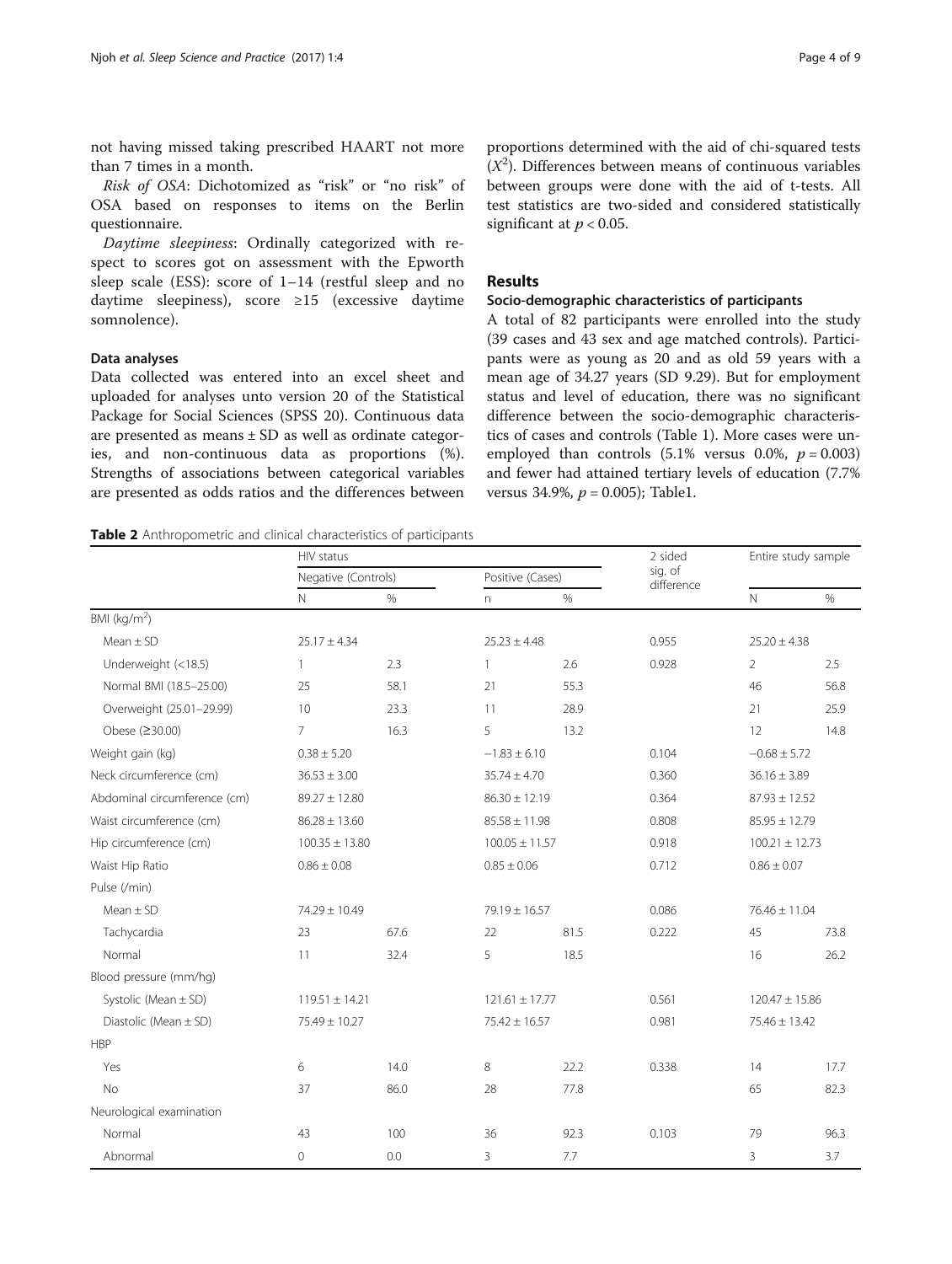# Clinical and anthropometric assessments of participants

On clinical assessment (Table [2](#page-3-0)) anthropometric measurements, blood pressure and pulse were not significantly different between the two groups.

# HIV disease characteristics and HAART

Almost a quarter (23.9%) of study cases were diagnosed positive with HIV at the age of under 25 years, three quarters (29; 76.2%) had lived with the disease for at least 6 months and two-thirds on HAART (24; 63.2%) of which half (54.1%) for at least 6 months (Table 3). 42.9% of cases on 1st line HAART were on a regimen with Efavirenz (Table 3).

# HIV-AIDS disease history of cases and disease follow-up

Cases had a mean age of  $32.26 \pm 8.94$  years and had been diagnosed HIV positive for more than three years (mean duration of  $44.61 \pm 50.12$  months); Table 3. Two thirds (63.2%) were on HAART, mainly (92.1%) 1st line (Table 3).

# Snoring habits and assessment of the "risk"/likelihood of OSA in cases and controls

Cases (PLWHA) compared to controls had higher rates of "risk" (moderate as well as high) of OSA (43.6% versus 14.0%, OR 4.77 95% CI 1.64–13.89 and AOR 3.93 95% CI 1.12–13.80 on adjusting for socioeconomic status, depression and smoking) and consequently had 10 times higher rates of daytime somnolence (Table [4\)](#page-5-0).

# HIV disease characteristics, and anthropometric and clinical parameters in PLWHA with and those without "risk" of OSA

With respect to OSA and HIV disease characteristics and management, cases with "risk" (moderate as well as high risk) of OSA differed significantly from those without, only with regards to compliance to HAART. The rate of compliance to HAART was higher in HIV cases with "risk" of OSA compared to HIV cases without (100.0% versus 60% respectively,  $p = 0.034$ ; Table [5.](#page-6-0) With regards to anthropometry, significant differences were found with regards to abdominal and waist circumferences (Table [6](#page-7-0)).

# **Discussion**

These preliminary findings are part of a study which sought to generate data on disordered sleep an often unattended complication of HIV Infection. Focus was on obstructive sleep apnea (OSA) whose likelihood was assessed with the aid of the Berlin Questionnaire sleep scale in people living with HIV/AIDS (PLWHA) compared to matched HIV negative controls.

Cases (PLWHA) compared to controls had higher "risk" (moderate as well as high) of OSA (43.6% versus 14.0%,  $p = 0.003$  and AOR 3.98 95% CI 1.14–13.99 on adjusting for socioeconomic status, depression and

|                                                    | N                   | %    |
|----------------------------------------------------|---------------------|------|
|                                                    | 39                  | 47.6 |
| Age at diagnosis (years)                           |                     |      |
| $Mean \pm SD$                                      | $32.26 \pm 8.94$    |      |
| $20 - 24$                                          | 9                   | 23.7 |
| $\geq$ 25                                          | 29                  | 76.3 |
| Disease duration since diagnosis                   |                     |      |
| Mean $\pm$ SD (months)                             | $44.61 \pm 50.12$   |      |
| $\leq$ 6 months                                    | 14                  | 36.8 |
| <6 months                                          | 24                  | 63.2 |
| CD4 count (count/mm <sup>3</sup> ), Mean $\pm$ SD  | $410.92 \pm 144.90$ |      |
| $<$ 350                                            | 3                   | 23.1 |
| ≥350                                               | 10                  | 76.9 |
| WHO disease stage                                  |                     |      |
| Stage 1                                            | 26                  | 68.4 |
| Stage 2                                            | 3                   | 7.9  |
| Stage 3                                            | 7                   | 18.4 |
| Stage 4                                            | 2                   | 5.3  |
| CDC disease stage                                  |                     |      |
| A1                                                 | 11                  | 78.6 |
| A2                                                 | 1                   | 7.1  |
| C1                                                 | 1                   | 7.1  |
| C <sub>3</sub>                                     | 1                   | 7.1  |
| Routine check-ups in last 3 months                 |                     |      |
| Mean $\pm$ SD                                      | $1.00 \pm 1.33$     |      |
| None                                               | 20                  | 54.1 |
| At least 1                                         | 17                  | 45.9 |
| Patient on HAART                                   |                     |      |
| No                                                 | 14                  | 36.8 |
| Yes                                                | 24                  | 63.2 |
| Compliant to HAART                                 |                     |      |
| Yes                                                | 17                  | 70.8 |
| No                                                 | 7                   | 29.2 |
| HAART duration since onset                         |                     |      |
| Mean $\pm$ SD (months)                             | $47.76 \pm 44.71$   |      |
| <6 months                                          | $\overline{4}$      | 23.5 |
| $\geq$ 6 months                                    | 13                  | 76.5 |
| HAART protocol type                                |                     |      |
| 1st line                                           | 13                  | 92.9 |
| 2nd line                                           | 1                   | 7.1  |
| HIV complications during 3 months preceeding study |                     |      |
| At least one                                       | 2                   | 5.4  |
| None                                               | 35                  | 94.6 |
| Presence of other concurrent disease               |                     |      |
| At least one                                       | 5                   | 13.5 |
| None                                               | 32                  | 86.5 |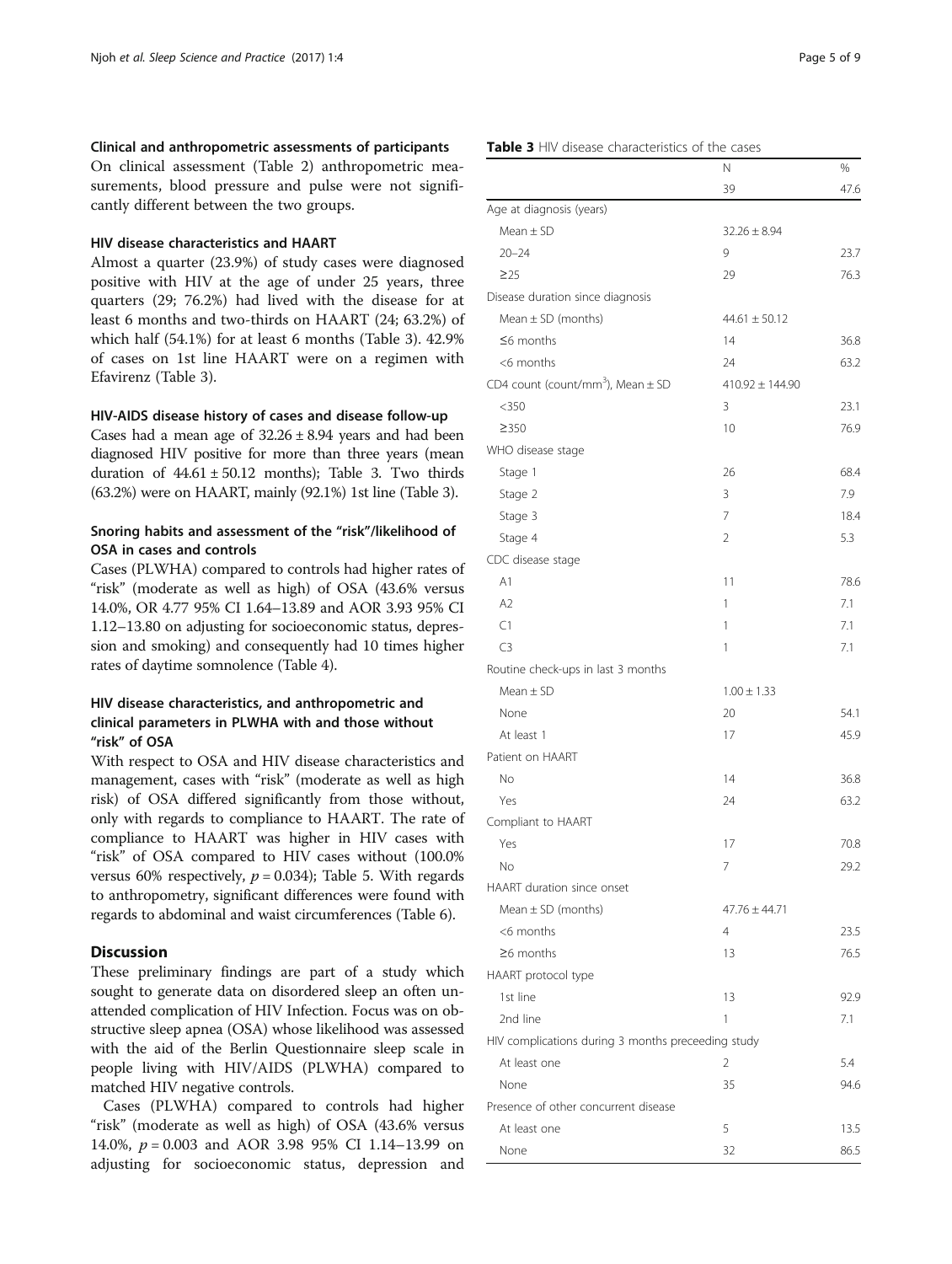|                    | HIV status          |      |                  |      | 2 sided               | Entire study |      |
|--------------------|---------------------|------|------------------|------|-----------------------|--------------|------|
|                    | Negative (Controls) |      | Positive (Cases) |      | sig. of<br>difference | sample       |      |
|                    | $\mathbb N$         | $\%$ | n                | $\%$ |                       | $\mathbb{N}$ | %    |
| N                  | 43                  |      | 39               |      |                       | 82           |      |
| Snoring            |                     |      |                  |      |                       |              |      |
| Yes                | 11                  | 25.6 | 10               | 25.6 | 1.00                  | 21           | 25.6 |
| No                 | 32                  | 74.4 | 29               | 74.4 |                       | 61           | 74.4 |
| Risk of OSA        |                     |      |                  |      |                       |              |      |
| No risk            | 37                  | 86.0 | 22               | 56.4 | 0.003                 | 59           | 72.0 |
| Moderate Risk      | 6                   | 14.0 | 12               | 30.8 |                       | 18           | 22.0 |
| High risk          | $\mathbf 0$         | 0.0  | 5                | 12.8 |                       | 5            | 6.0  |
| Daytime somnolence |                     |      |                  |      |                       |              |      |
| Yes                | 1                   | 2.3  | 9                | 23.1 | 0.005                 | 10           | 12.2 |
| <b>No</b>          | 42                  | 97.7 | 30               | 76.9 |                       | 72           | 87.8 |

<span id="page-5-0"></span>Table 4 Snoring habits, and rates of 'risk' of OSA and daytime somnolence

OSA Obstructive Sleep Apnea

smoking); Table 4. These findings corroborate findings of other authors in other settings who demonstrated that compared with HIV negative controls, obstructive sleep apnea (OSA) is more common in PLWHA (Taibi [2013](#page-8-0); Lo Re et al. [2006;](#page-8-0) Dorey-Stein et al. [2008;](#page-8-0) Epstein et al. [1995](#page-8-0)). In this group of persons, body composition abnormalities (Brown et al. [2010\)](#page-8-0), and adenotonsillar hypertrophy (Epstein et al. [1995](#page-8-0)) are common; partly due to the viral infection and Highly Active Anti-Retroviral Therapy (HAART) (Lo et al. [1998\)](#page-8-0).

The higher likelihood of OSA this study observed in PLWHA compared to their HIV negative peers was despite the fact that the former did not differ significantly from the latter (Table [2\)](#page-3-0) with respect to aspects related to externally observable fat accumulation: BMI, neck, waist and abdominal circumferences and lipodystrophy known predisposing factors of OSA in HIV negative persons. With the aid of dual-energy X-ray absorptiometry and computed tomography, PLWHA without clinical evidence of lipodystrophy have been shown to have significantly greater percentage of total body fat in the trunk and significantly lower percent of body fat in the extremities compared to HIV negative controls (CDC [2014](#page-8-0)). These, physical examination misses.

Vgontzas AN and collaborators in 2000 (Kosmiski et al. [2003](#page-8-0)), demonstrated that sleep apnea patients had a significantly greater amount of visceral fat compared to obese controls and that indices of sleep disordered breathing (SDB) were positively correlated with visceral fat, and not with BMI, total and subcutaneous fat. Another author (Brown et al. [2010\)](#page-8-0) however showed that BMI, waist circumference, and neck circumference have better predictive value for moderatesevere SDB in HIV uninfected men compared to HIV- infected men, and had no value among HIV-infected men not receiving HAART. Among this latter group (HIV-infected men not on HAART), systemic inflammation is thought to contribute to the pathogenesis of SDB (Brown et al. [2010](#page-8-0)).

With respect to OSA and HIV disease characteristics and management, cases with "risk" of OSA in our study differed significantly from those without, only with regards to compliance to HAART (Table [5](#page-6-0)). Compliance to HAART favors fat redistribution in PLWHA: visceral as well as lipodystrophy (Lo Re et al. [2006;](#page-8-0) Kosmiski et al. [2003](#page-8-0)). Brigham and collaborators (McNicholas [2009](#page-8-0)) demonstrated that PLWHA not on HAART with moderate to severe OSA have high circulating levels of inflammatory markers especially TNF-alpha, compared to those with no-to-mild OSA after adjustment for age, race, smoking status, obstructive lung disease and BMI. Within this group, the association of high TNF-alpha concentrations with moderate-severe OSA was independent of CD4 cell count and viral load. Factors that reduce the inflammation associated with HIV infection such as HAART initially would reduce the occurrence of OSA in these patients. This improvement over time wanes due to fat redistribution secondary to HAART.

As was observed when compared with the HIV negative controls, HIV cases with "risk" of OSA did not show significant differences when compared HIV cases without risk of OSA with regards to mean BMI and neck circumferences (Table [6\)](#page-7-0). Significant differences were however found between the two groups with respect to indices of abdominal obesity (waist and abdominal circumferences, Table [6\)](#page-7-0). In the case of abdominal circumference, accumulation of fat in the abdominal wall may reduce respiratory effort and predispose to sleep apnea. Waist circumference on its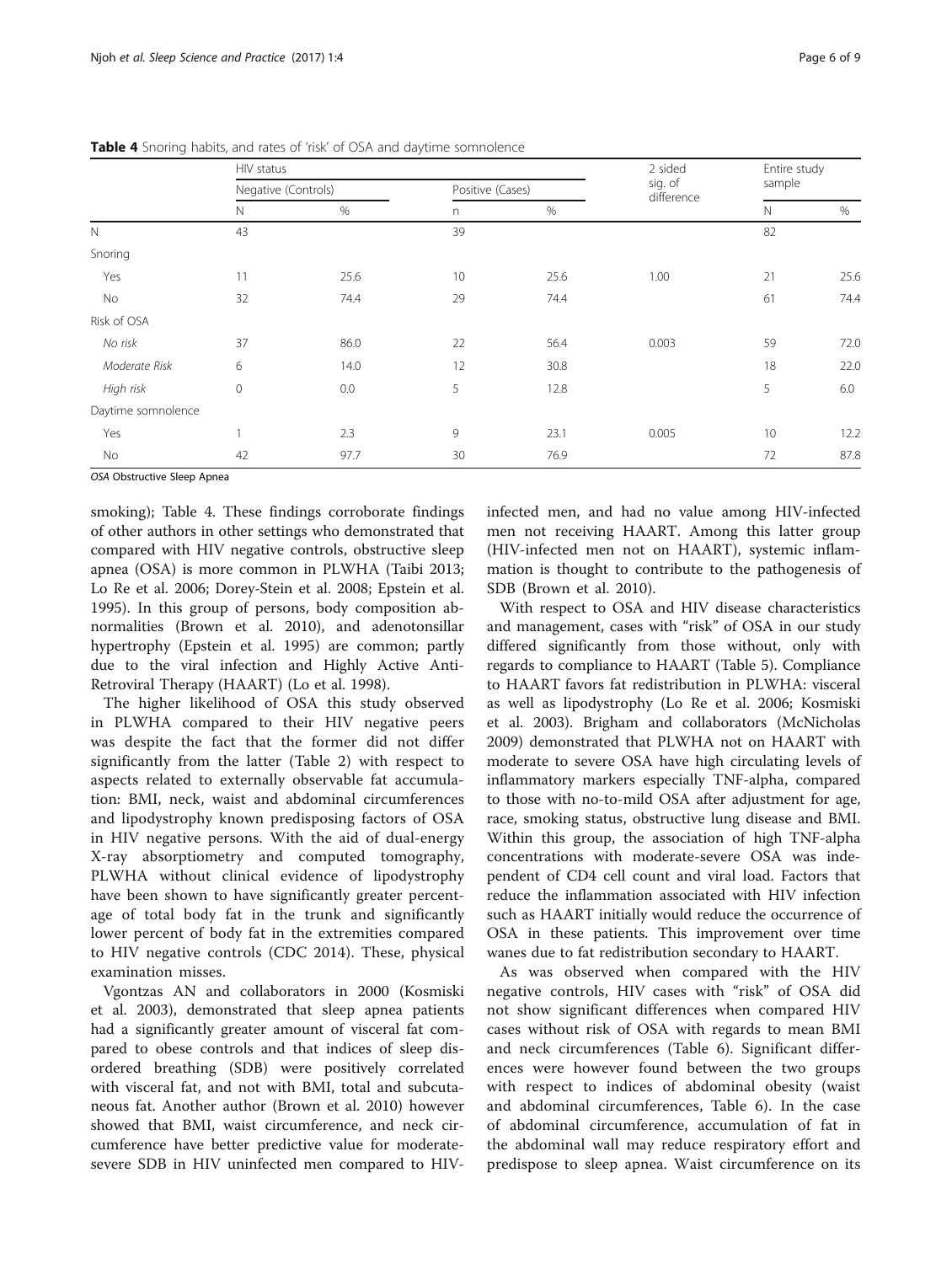|                                       | OSA                 |          |                     | 2 sided | Entire HIV+ sample    |                     |      |
|---------------------------------------|---------------------|----------|---------------------|---------|-----------------------|---------------------|------|
|                                       | No "risk" of OSA    |          | "Risk" of OSA       |         | sig. of<br>difference |                     |      |
|                                       | $\overline{N}$      | $\%$     | $\overline{N}$      | $\%$    |                       | $\hbox{N}$          | $\%$ |
| HIV genotype                          |                     |          |                     |         |                       |                     |      |
| HIV <sub>1</sub>                      | 8                   | 42.1     | 5                   | 31.3    | 0.679                 | 13                  | 37.1 |
| HIV <sub>2</sub>                      | 1                   | 5.3      | $\overline{2}$      | 12.5    |                       | 3                   | 8.6  |
| $HIV_{1+2}$                           | 0                   | $0.0\,$  | $\mathbf{1}$        | 6.3     |                       | $\mathbf{1}$        | 2.9  |
| Undetermined genotype                 | 10                  | 52.6     | 8                   | 50.0    |                       | 18                  | 51.4 |
| Age at diagnosis (years)              |                     |          |                     |         |                       |                     |      |
| $Mean \pm SD$                         | $34.55 \pm 9.84$    |          | $37.24 \pm 10.51$   |         | 0.416                 | $34.27 \pm 9.29$    |      |
| $20 - 24$                             | 6                   | 28.6     | 3                   | 17.6    | 0.425                 | 9                   | 23.7 |
| $\geq$ 25                             | 15                  | 71.4     | 14                  | 82.4    |                       | 29                  | 76.3 |
| Duration since diagnosis              |                     |          |                     |         |                       |                     |      |
| $<= 6$ months                         | 8                   | 38.1     | 6                   | 35.3    | 0.717                 | 14                  | 36.8 |
| >6 months                             | 13                  | 61.9     | 11                  | 64.7    |                       | 24                  | 63.2 |
| CD4 count (count/mm <sup>3</sup> )    |                     |          |                     |         |                       |                     |      |
| Mean $\pm$ SD                         | $387.10 \pm 150.58$ |          | $490.33 \pm 107.96$ |         | 0.299                 | $410.92 \pm 144.90$ |      |
| $<$ 350                               | 3                   | 30.0     | $\mathbf 0$         | 0.0     | 0.528                 | 3                   | 23.1 |
| ≥350                                  | 7                   | 70.0     | 3                   | 100.0   |                       | 10                  | 76.9 |
| WHO disease stage                     |                     |          |                     |         |                       |                     |      |
| Stage 1                               | 15                  | 71.4     | 11                  | 64.7    | 0.930                 | 26                  | 68.4 |
| Stage 2                               | $\overline{2}$      | 9.5      | $\mathbf{1}$        | 5.9     |                       | 3                   | 7.9  |
| Stages 3-4                            | $\overline{4}$      | 19.1     | 5                   | 29.4    |                       | 9                   | 23.7 |
| Routine check-ups in last 3 months    |                     |          |                     |         |                       |                     |      |
| None                                  | 10                  | 50.0     | 10                  | 58.8    | 0.591                 | 20                  | 54.1 |
| At least 1                            | 10                  | 50.0     | $\overline{7}$      | 41.2    |                       | 17                  | 45.9 |
| Patient on HAART                      |                     |          |                     |         |                       |                     |      |
| Yes                                   | 8                   | 38.1     | 6                   | 35.3    | 1.00                  | 14                  | 36.8 |
| No                                    | 13                  | 61.9     | 11                  | 64.7    |                       | 24                  | 63.2 |
| HAART duration                        |                     |          |                     |         |                       |                     |      |
| Mean $\pm$ SD                         | $61.11 \pm 51.59$   |          | $32.75 \pm 32.27$   |         | 0.201                 | $47.76 \pm 44.71$   |      |
| <6 months                             | $\overline{2}$      | 22.2     | $\overline{2}$      | 25.0    | 1.00                  | $\overline{4}$      | 23.5 |
| $\geq$ 6 months                       | 7                   | 77.8     | 6                   | 75.0    |                       | 13                  | 76.5 |
| <b>HAART</b> protocols                |                     | $0.0\,$  |                     |         |                       | $\mathsf{O}\xspace$ |      |
| 1st line                              | 8                   | 100.0    | 5                   | 83.3    | 0.429                 | 13                  | 92.9 |
| 2nd line                              | $\mathsf{O}\xspace$ | $0.0\,$  | $\mathbf{1}$        | 16.7    |                       | $\mathbf{1}$        | 7.1  |
| Compliance last 30 days               |                     |          |                     |         |                       |                     |      |
| Compliant                             | 4                   | 40.0     | 6                   | 100.0   | $0.034^a$             | 10                  | 62.5 |
| Not complaint                         | 6                   | 60.0     | $\mathbf 0$         | $0.0\,$ |                       | 6                   | 37.5 |
| Complications in last 3 months        |                     |          |                     |         |                       |                     |      |
| None                                  | $\mathbf 0$         | $0.0\,$  | $\overline{2}$      | 11.8    | 0.204                 | $\overline{2}$      | 5.4  |
| At least one                          | 20                  | 100.0    | 15                  | 88.2    |                       | 35                  | 94.  |
| Presence of other concurrent diseases |                     |          |                     |         |                       |                     |      |
| At least one                          | $\overline{c}$      | 10.0     | 3                   | 17.6    | 0.644                 | 5                   | 13.5 |
| None                                  | $18\,$              | $90.0\,$ | 14                  | 82.4    |                       | 32                  | 86.5 |

# <span id="page-6-0"></span>Table 5 "Risk" of OSA with respect to HIV disease characteristics

asignificant difference. OSA Obstructive Sleep Apnea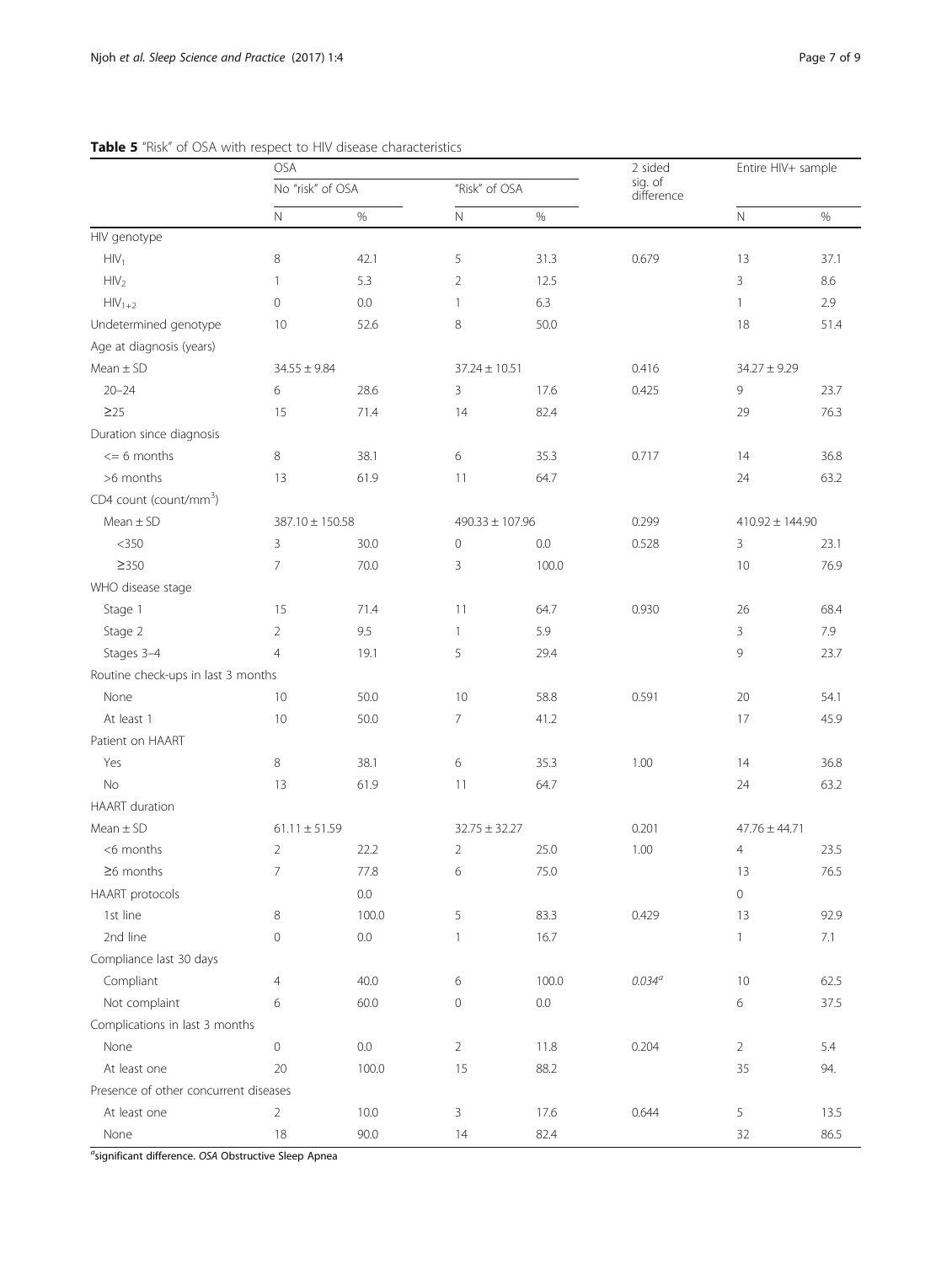| Characteristic                   | <b>OSA</b>         |                    | 2 sided               | Entire HIV+<br>sample |  |
|----------------------------------|--------------------|--------------------|-----------------------|-----------------------|--|
|                                  | No risk of OSA     | Risk of OSA        | sig. of<br>difference |                       |  |
| Snores                           |                    |                    |                       |                       |  |
| No                               | 21(95.5)           | 8(47.1)            | 0.001                 | 29 (74.4)             |  |
| Yes                              | 1(4.5)             | 9(52.9)            |                       | 10(25.6)              |  |
| Means $\pm$ SD                   |                    |                    |                       |                       |  |
| Neck circumference (cm)          | $35.05 \pm 4.92$   | $36.69 \pm 4.35$   | 0.294                 | $35.74 \pm 4.70$      |  |
| BMI ( $kg/m2$ )                  | $24.54 \pm 3.82$   | $26.17 \pm 5.24$   | 0.273                 | $25.23 \pm 4.48$      |  |
| Abdominal circumference (cm)     | $81.80 \pm 9.94$   | $91.92 \pm 12.80$  | 0.029 <sup>a</sup>    | $86.30 \pm 12.19$     |  |
| Waist circumference (cm)         | $81.86 \pm 12.38$  | $90.69 \pm 9.57$   | 0.023 <sup>a</sup>    | $85.58 \pm 11.98$     |  |
| Waist hip ratio                  | $0.84 \pm 0.07$    | $0.87 \pm 0.04$    | 0.114                 | $0.85 \pm 0.06$       |  |
| Systolic blood pressure (mm Hg)  | $123.30 \pm 18.13$ | $119.50 \pm 17.66$ | 0.532                 | $121.61 \pm 17.77$    |  |
| Diastolic blood pressure (mm Hq) | $75.85 \pm 15.63$  | $74.88 \pm 18.19$  | 0.809                 | $75.42 \pm 16.57$     |  |
| Pulse (/min)                     | $76.60 \pm 12.09$  | $82.42 \pm 9.80$   | 0.190                 | $79.19 \pm 16.57$     |  |

<span id="page-7-0"></span>Table 6 Occurrence of snoring and means of anthropometric and blood pressure parameters in PLWHA cases with OSA compared to those without

<sup>a</sup>significant difference. OSA Obstructive Sleep Apnea, PLWHA Persons living with HIV/AIDS

part has not been shown to be a good surrogate marker of visceral obesity in PLWHA (Kapur et al. [1999\)](#page-8-0). Further studies need to be done on the contribution of waist circumference in the occurrence of OSA in PLWHA.

Our study had some limitations. OSA was assessed with a questionnaire and was not confirmed with Polysomnography (PSG), the gold standard for the diagnosis of OSA. However, we used a standardized instrument (the Berlin Questionnaire) that has been validated and found to be reliable. Also, we did not clinically diagnose adenotonsillar hypertrophy known to play a role in the development of OSA in HIV positive persons (Epstein et al. [1995](#page-8-0); McNicholas [2009](#page-8-0)). The study sample size as well as not all PLWHA having had a recent CD4 count at time of study as well as viral load limited comparisons with regards to disease progression and viral genotype.

Given the socio-economic burden of untreated OSA (Kapur et al. [1999\)](#page-8-0), its association with HIV/AIDS (a pandemic most prevalent in sub-Saharan African settings like ours) and role of HAART (which more and more PLWHA in out setting now have access to) in HIV disease and OSA occurrence, it is relevant to integrate as part of care of PLWHA, routine screening to identify those at risk of OSA with the aid of sleep scales. Given the peculiarities of the pathophysiology OSA in PLWHA discussed above, unlike in HIV negative subjects, all PLWHA should be screened including those without obvious body fat changes and obesity and those not yet on HAART.

Early identification of the risk of OSA in PLWHA would go a long way to spur referrals for polysomnography, timely management and contribute to the reduction of the incidence of cardiorespiratory co-morbidities in HIV/AIDS, now a chronic condition in low resource settings like ours thanks to access to HAART. This however has to be supported by advocacy actions towards policy makers and duty bearers, for more sleep clinics to be set-up so as to ensure supply meets the increased demand which would be generated by raised awareness.

# Conclusion

The "risk"/likelihood of obstructive sleep apnea (OSA) in people living with HIV/AIDS is higher than in HIV negative controls. Unlike HIV negative persons this risk appears not to be linked to externally obvious markers of obesity. Integration of screening for OSA with the aid of sleep scales (validated in our setting against gold standard polysomnography) in HIV/AIDS care will permit timely diagnosis and management which would go a long way to reduce the incidence of chronic cardiorespiratory comorbidities in PLWHA.

#### Abbreviations

ESS: Epworth Sleepiness Scale; HAART: Highly Active Anti-Retroviral Therapy; PLWHA: People living with HIV/AIDS; PSQI: The Pittsburgh sleep quality index

#### Acknowledgments

Our gratitude to staff of the out-patients, neurology and Day Hospital (HIV/AIDS Treatment Center) of the Yaoundé Central Hospital for their contributions to data collection. Our thanks as well to the panel of professors of the Faculty of Medicine and Biomedical Sciences of the University of Yaoundé 1 who reviewed this work as part of the end-of-MD thesis exercise.

## Funding

Not applicable.